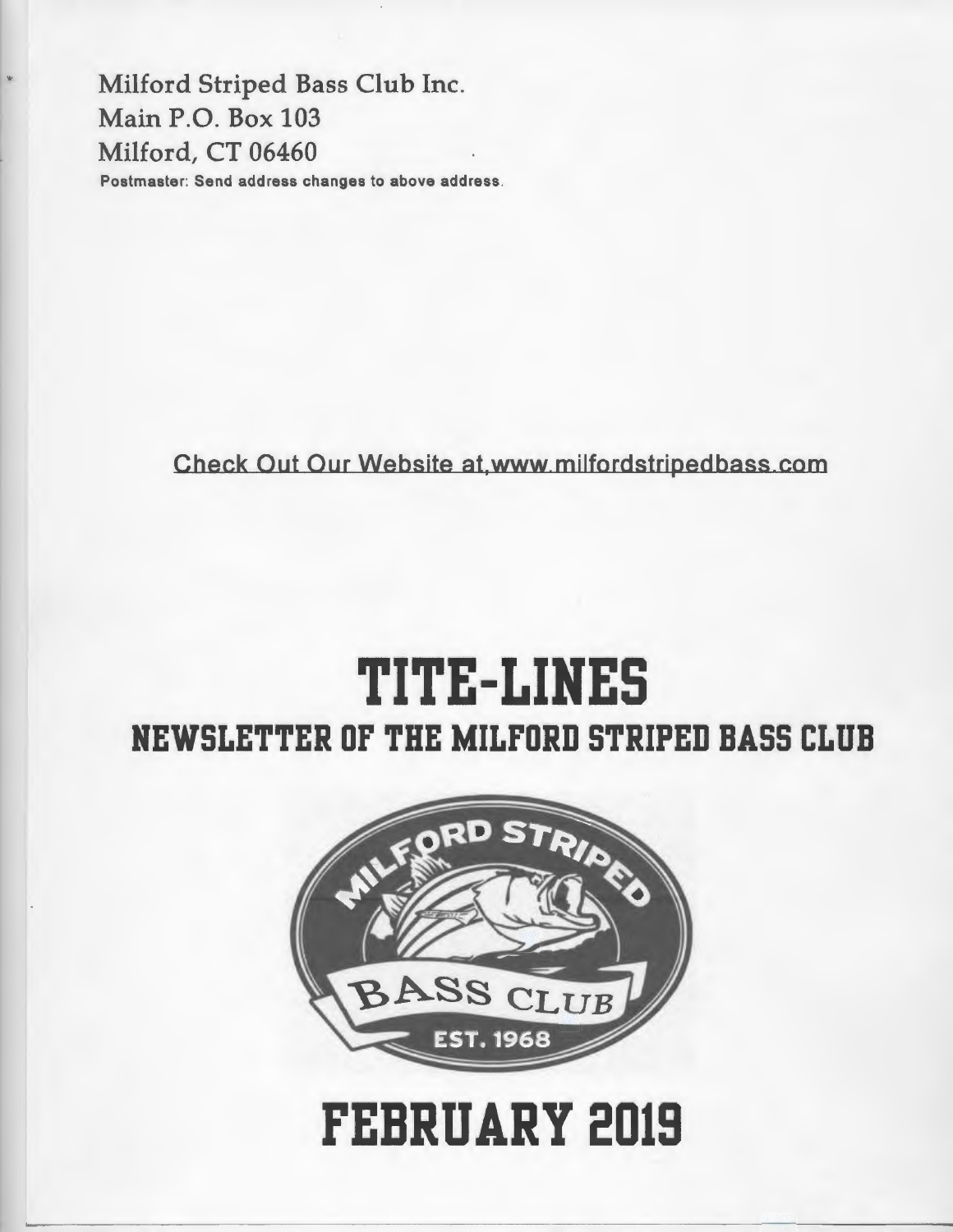#### General Meeting

This month's general meeting will be held at 7:30 PM, February 27th, 2019 at the American Legion Hall, Merwin Ave., Woodmont. CT.

#### The MSBC TITE-LINES

Published 11 times a year by the Milford Striped Bass Club. P.O. Box 103, Milford, CT 06460 All communications concerning The MSBC TITE-LINES should be addressed to: The MSBC TITE-LINES P.O. Box 103, Milford, CT 06460 Responsibility for contents of articles, papers, abstracts, etc. published herein rests entirely on the authors, not on

the editor. Postmaster: Send Address change to the MSBC TITE-LINES, c/o MEMBERSHIP, P.O. Box 103, Milford, CT

#### 06460 CLUB OFFICERS FOR 2013

Preaident... ... Jim Pritchard 1st VP ...... Rob Jadach 2ndVP......... Fred Chyssikos Treasurer....Johnny Belinda Recording Secretary..Lynn Pritchard Correaponding Secretary and Tite-Llnea Editor, Harry Novak Photographer.......Jessie Henman Fiah Committee ... Graham Lapham, Brian Thornhill, Michael Lapuglia and Chria Powers Trout Derby ........ Shawn and Jen Lalond Elected Board Members... John Nangle, Jack Wallace, and Miguel Morales lnterclub Reps. Paul Gluhanich and Jim Pritchard

It's Your Newsletter! Remember to give Harry Novak a call if you have something to put in the "Tite-Lines".

203-261 -4361 or harryn321 @charter. net I am trying to get the news letter out via e-mail and would like to get your current e-mail addresses.

#### Upcoming Events

1. MSBC General Meeting, February 27th, 2019, 7:30 PM at the American Legion Hall, Merwin Ave. Woodmont Ct.

2. First Annual Flea Market, March 30th, 2019





Salmon & Halibut Fishing in Southeast Alaska PO Box 662, Douglas, MA 01516 PO Box 1669, Petersburg, AK 99833 Call Us @ 1-800-352-4522 Email: frank@islandpointlodge.com





25 Smith Avenue Niantic. CT 06357 Phone: (860) 739-7419 Fax: (860) 739-9208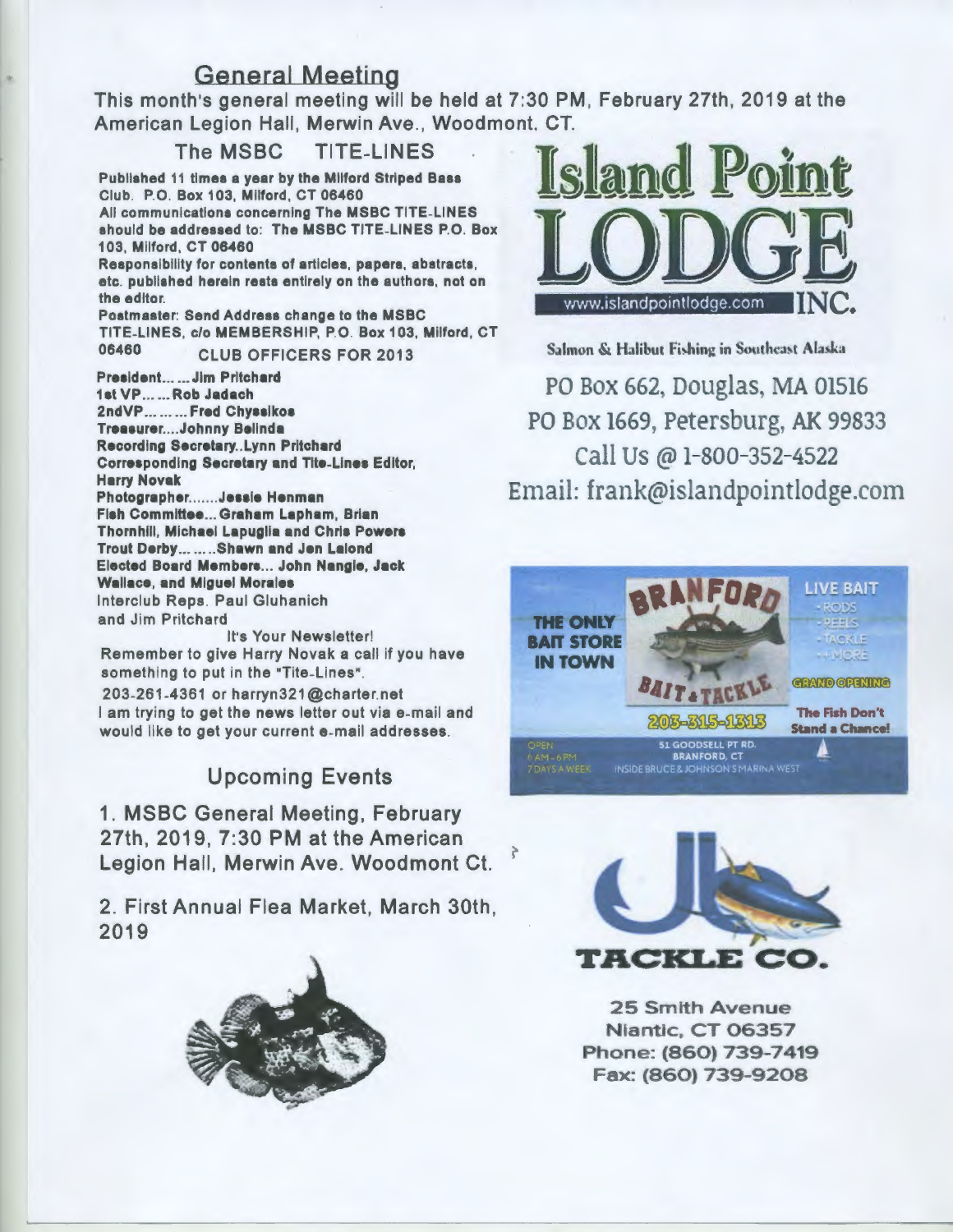## President's Letter

With winter winding down and spring just around the corner it's time to gear up and get ready. But before we do, I must congratulate the fishing committee. The annual club banquet was awesome. The food was very good, the raffle was great. and the company was the best. It was good to see everyone enjoy themselves and company of the other members. After all the hard work and stress a BIG Thank You to Jen, Mike, Brian and Teddyl

Our next function is our first Fishing Flea market. Tables are available for\$30.00. The date is March 30th from 10 -3. Gather up your goods and get a table before they are all gone. There is a total of 30 tables available for this event. Club members have first shot at tables, but you need to let us know asap. The tables will be available to non-club members as well. So, let us know soon, as we are looking to sell out all 30 tables.

Paul has already started to put together our fishing tournament schedule. It looks like it's going to be a great fishing tournament year. Remember it's time to pay your dues.

Let's make this year a great one. We are also looking to bring in new members this year so if you have any friends or fishing buddies that are interested in joining please bring them aboard. We are always glad to have new people that like to have fun and be a part of a fantastic club. Let's try to make this year and every year better with more activities and participation. As one of the few successful fishing clubs left, we need to carry our club forward. Thanks again to ALL of you for your membership and participation. It's what makes our club one of the best!

FISH ON!

Jim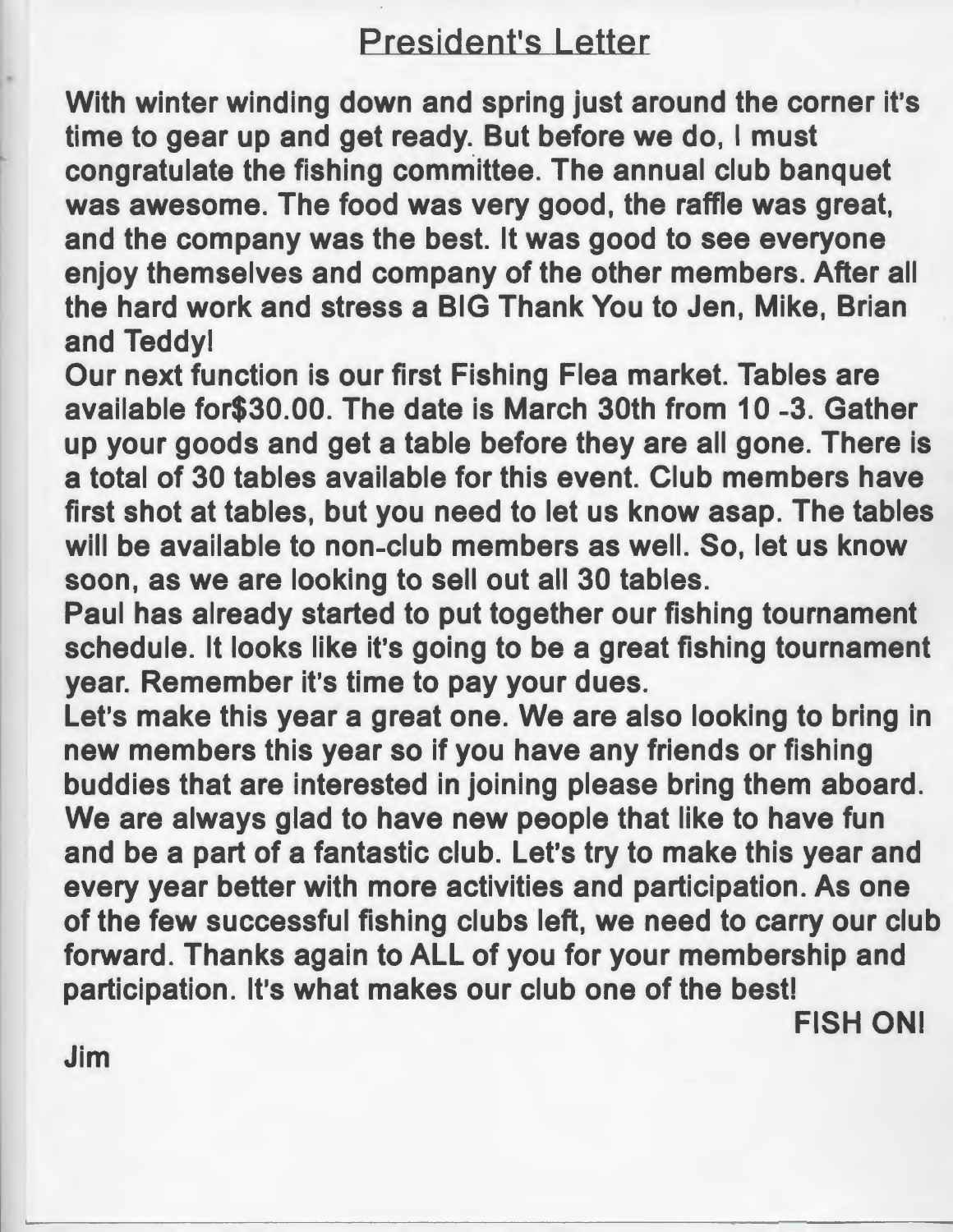

**Black Hawk II PO Box 46** Niantic, CT 06357

860-448-3662

\*\*\*\*

800-382-2824

BlackHawkFishing@gmail.com



**SALT & FRESHWATER FISHING SUPPLIES** RODS . REELS . BAIT . TACKLE . ICE . LINE



KREENRICH WESCHICH BUSINESCHOS BANGIS

www.byobprintanddesign.com



#### 354 New Haven Ave Unit #5 Milford.CT 06460



riome staging specialist<br>Office: 203.929.6388 · Cell: 203.520.5690 Fax: 203.929.3100 victor.yanosy@raveis.com Website: raveis.com/Victoryanosy 2 Huntington Street Huntington, CT 06484

## ravels.com<br>"The Best Website in Real Extate"

100,000+ MLS listings updated daily . Follow us on our blog - blog.ravels.co

### WILLIAM RAVEIS

REAL ESTATE . MORTGAGE . INSURANCE

**Victor Yanosy** REALTOR<sup>®</sup>

#### INTEGRITY . SERVICE . EXPERIENCE

**Stratford Bait & Tackle** 1076% Stratford Avenue Stratford, CT 06615  $(203)$  377-8091



**Chris Fulton** Owner **Reel & Rod Repair Balt & Tackle Custom Rods** Specializing in Saltwater Fly Fishing Fresh & Saltwater Fly Tying Materials



Dulin Automotive, Inc. **79 Bridgeport Ave** Milford, CT 06460 203-877-8114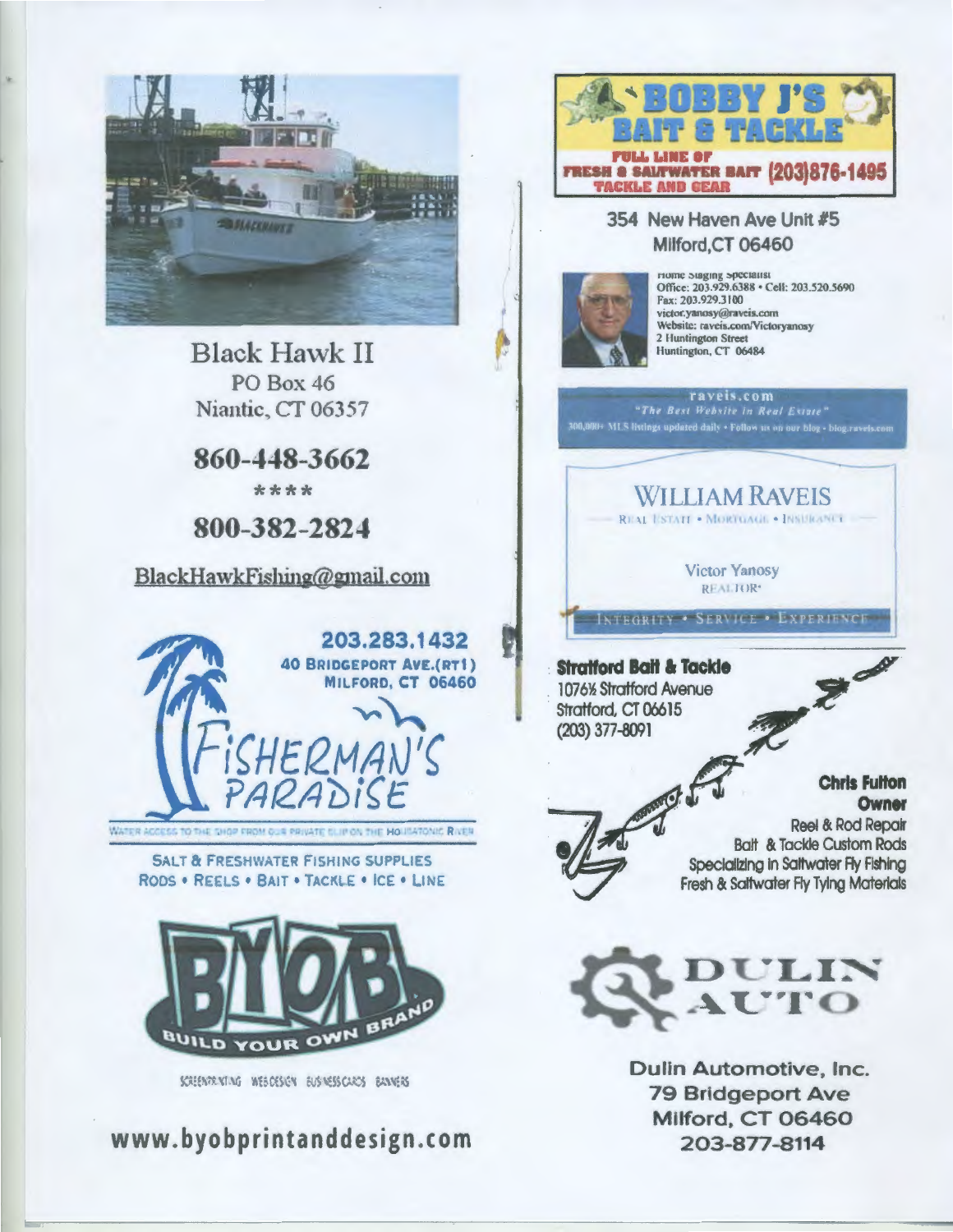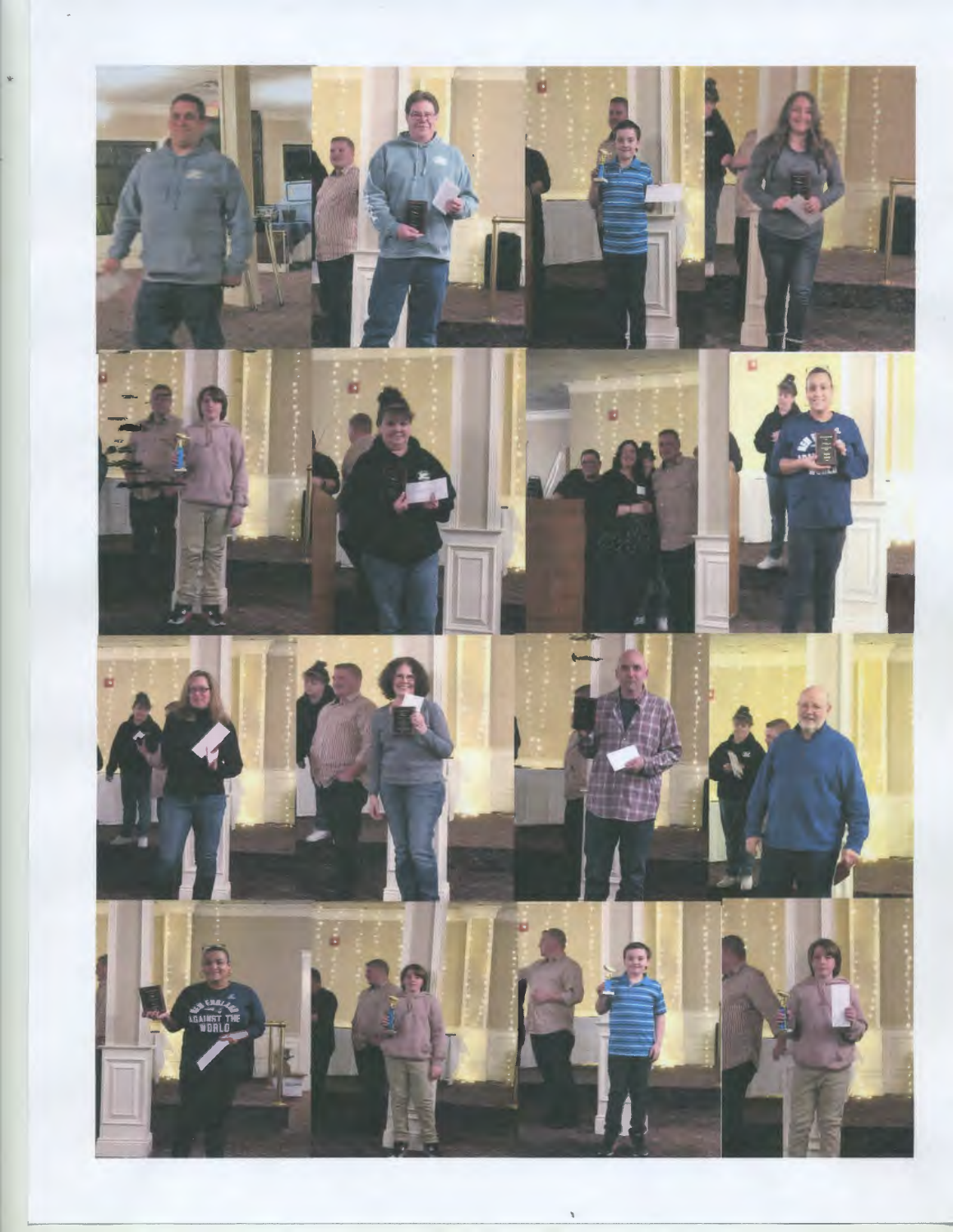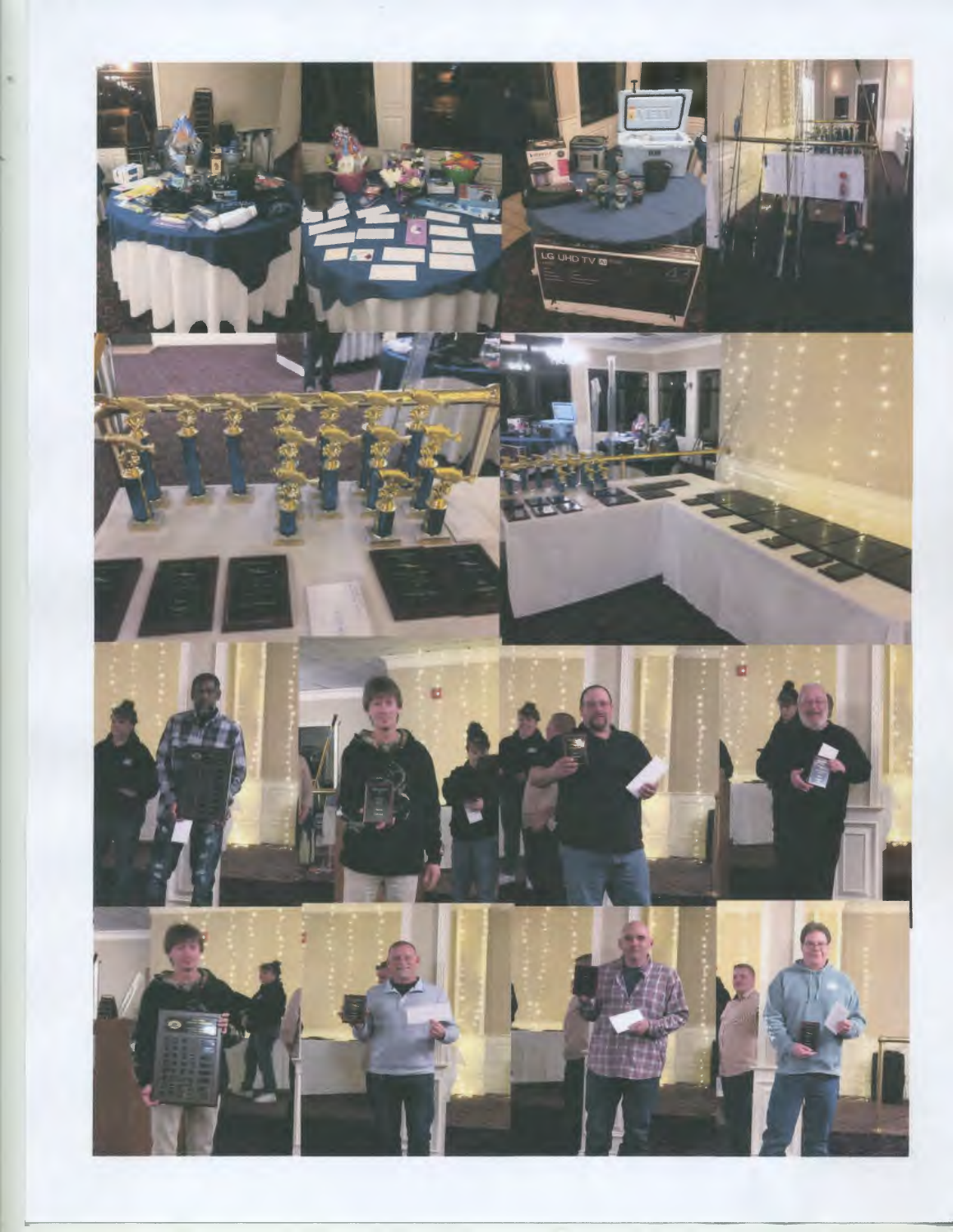